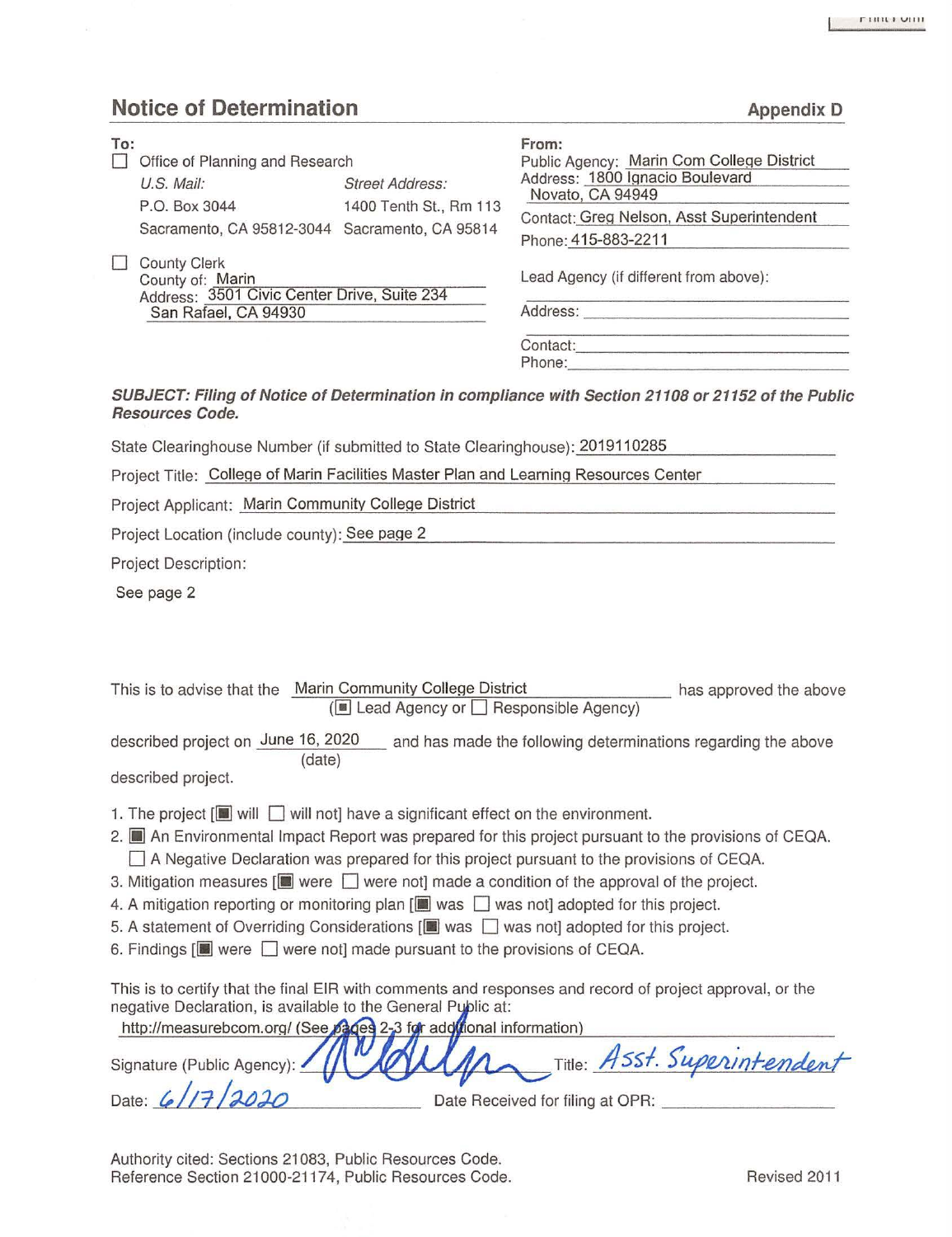## **College of Marin Facilities Master Plan Program and Learning Resources Center Project**

The College of Marin Facilities Master Plan and Learning Resources Center EIR was prepared and certified pursuant to the provisions of the California Environmental Quality Act (CEQA).

## **Project Location (All Marin County)**

#### Kentfield Campus

Address: 835 College Avenue, Kentfield, CA 94904

Cross Streets: College Avenue and Sir Francis Drake Boulevard

#### Indian Valley Campus

Address: 1800 Ignacio Boulevard, Novato, CA 94949

Cross Streets: Ignacio Boulevard and Sunset Parkway

**Bolinas Site** 

Address: 72 Wharf Road, Bolinas, CA 94924

Cross Streets: Wharf Road and Brighton Avenue

## **Project Description**

#### Facilities Master Plan

The College of Marin Facilities Master Plan (FMP) with the aid of voter approved Bond Measure B would fund improvements at the College of Marin's two campuses and the Solinas site. This bond funding allows the District to implement a suite of projects at its sites identified by the FMP process. Projects included in the FMP are capital improvements and repair projects, retrofit projects, and new facilities.

#### Learning Resource Center

The LRC Project would involve the demolition and reconstruction of an 85,000 square foot replacement structure for seismic safety and to provide upgraded facilities. The new LRC would include a library, computer laboratory, classrooms, mailroom, student store, and offices. It would be constructed on the same footprint as the existing building. The existing parking lot and driveway would be retained, and accessible parking spaces and ramps would be installed to comply with the most recent ADA requirements. The LRC project site contains trees and ornamental landscaped vegetation, and approximately six trees would be removed during construction.

## **Availability of the Final Environmental Impact Report**

The Final EIR and all documents referenced therein will be available for review at this website:

## http://measurebcom.org/

Due to the COVID-19 pandemic, hard copies will be mailed upon request rather than accessible to the public at a physical location. If you need a hardcopy of the Final EIR, all documents referenced therein,